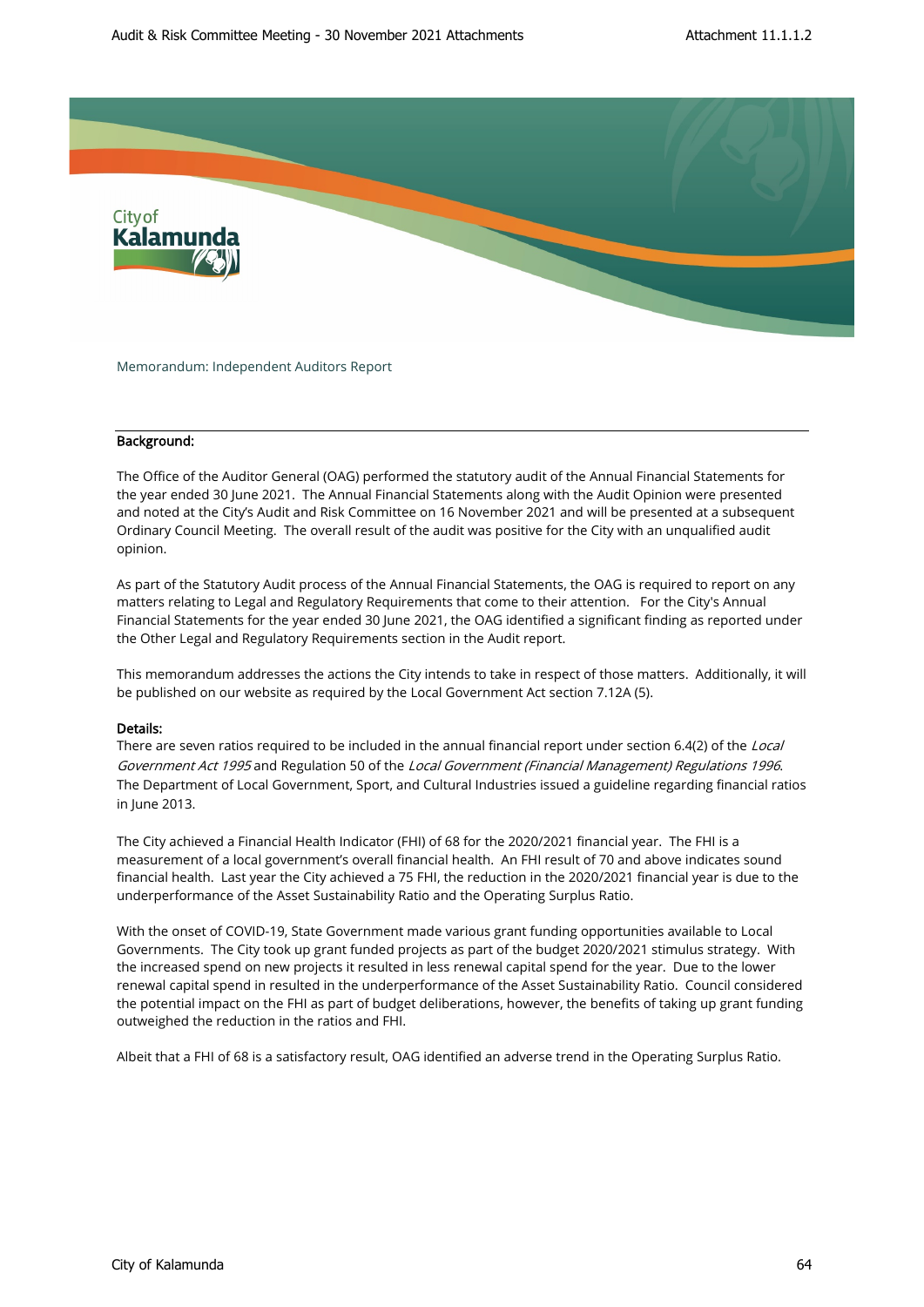Extract from the Independent Auditors Report:

# Report on Other Legal and Regulatory Requirements

In accordance with the Local Government (Audit) Regulations 1996 I report that:

- (i) In my opinion, the following material matters indicate significant adverse trends in the financial position of the City:
	- a. The Operating Surplus Ratio as reported in Note 34 of the annual financial report is below the DLGSCI's basic standard of 0.01 for the last two financial years.

Herewith is an extract on the Operating Surplus Ratio as per the Local Government Operational Guidelines June 2013:

## **4.4 Financial Performance Ratio**

A key indicator of a local government's financial performance is measured by the 'Operating Surplus Ratio'. If a local government consistently achieves a positive operating surplus ratio and has soundly based long term financial plans showing that it can continue to do so in future, having regard to asset management and the community's service level needs, then it is considered financially sustainable.

A positive ratio indicates the percentage of total own source revenue available to help fund proposed capital expenditure, transfer to cash reserves or to reduce debt.

A negative ratio indicates the percentage increase in total own source revenue (principally rates) that would have been required to achieve a break-even operating result.

| <b>Operating Surplus Ratio</b>    |                                                                                                                                                                 |  |  |  |
|-----------------------------------|-----------------------------------------------------------------------------------------------------------------------------------------------------------------|--|--|--|
| Operating<br>Surplus Ratio =      | (Operating Revenue MINUS Operating Expense)<br>Own Source Operating Revenue                                                                                     |  |  |  |
| Purpose:                          | This ratio is a measure of a local government's ability to cover its<br>operational costs and have revenues available for capital funding<br>or other purposes. |  |  |  |
| Standards:                        | <b>Basic</b> Standard between 1% and 15% (0.01 and 0.15)<br>Advanced Standard $> 15\%$ ( $> 0.15$ ).                                                            |  |  |  |
| <b>Definitions:</b>               |                                                                                                                                                                 |  |  |  |
| 'Operating<br>Revenue'            | Means the revenue that is operating revenue for the purposes of<br>the AAS, excluding grants and contributions for the development or<br>acquisition of assets. |  |  |  |
| 'Operating<br>Expense'            | Means the expense that is operating expense for the purposes of<br>the AAS.                                                                                     |  |  |  |
| 'Own Source<br>Operating Revenue' | Means revenue from rates and service charges, fees and user charges,<br>reimbursements and recoveries *, interest income and profit on disposal<br>of assets.   |  |  |  |